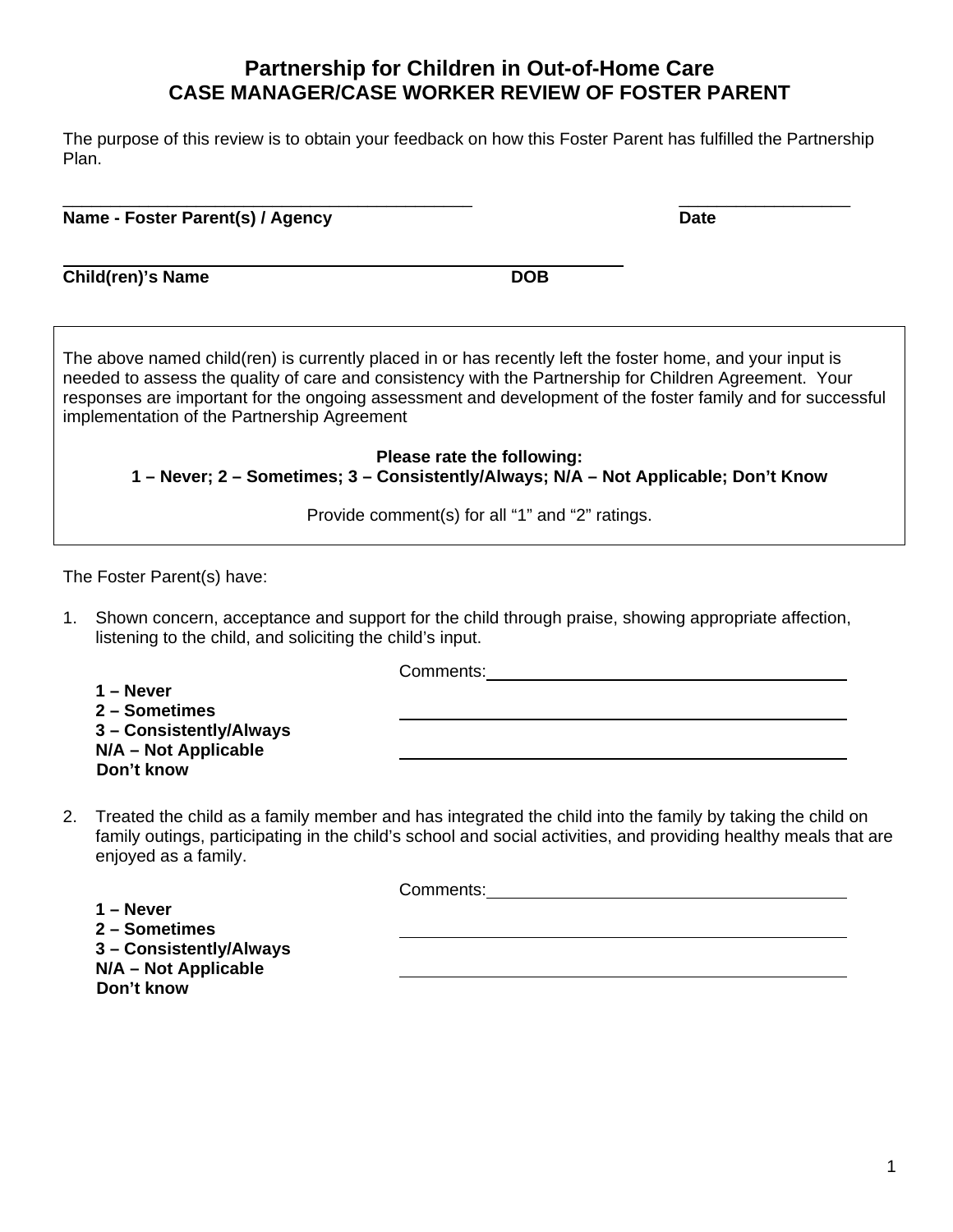3. Made and fulfilled a commitment to keeping the child in the home for the planned period of time or until permanency is achieved unless the family was clearly unable to care for the child or the move was in the child's best interest.

|                         | Comments: |
|-------------------------|-----------|
| $1 -$ Never             |           |
| 2 - Sometimes           |           |
| 3 - Consistently/Always |           |
| N/A - Not Applicable    |           |
| Don't know              |           |

4. Ensured the child's medical, dental, and other needs were met by scheduling and transporting child to appointments and coordinating with the case worker when assistance was needed.

**1 – Never 2 – Sometimes 3 – Consistently/Always N/A – Not Applicable Don't know** 

Comments:

5. Provided the child(ren) with appropriate clothing, toiletries, and an allowance. The foster parent(s) ensured that items transitioned with the child if the child left the home.

|                         | Comments: |
|-------------------------|-----------|
| 1 – Never               |           |
| 2 - Sometimes           |           |
| 3 - Consistently/Always |           |
| $N/A - Not Applicable$  |           |
| Don't know              |           |

6. Recognized, encouraged and supported the religious beliefs and practices, ethnic heritage, language, and cultural identity of the child and family.

Comments:

|                         | ouninuus. |
|-------------------------|-----------|
| 1 – Never               |           |
| 2 – Sometimes           |           |
| 3 – Consistently/Always |           |
| N/A - Not Applicable    |           |
| Don't know              |           |
|                         |           |

7. Used only positive and non-physical methods of discipline.

Comments: **1 – Never 2 – Sometimes 3 – Consistently/Always N/A – Not Applicable Don't know**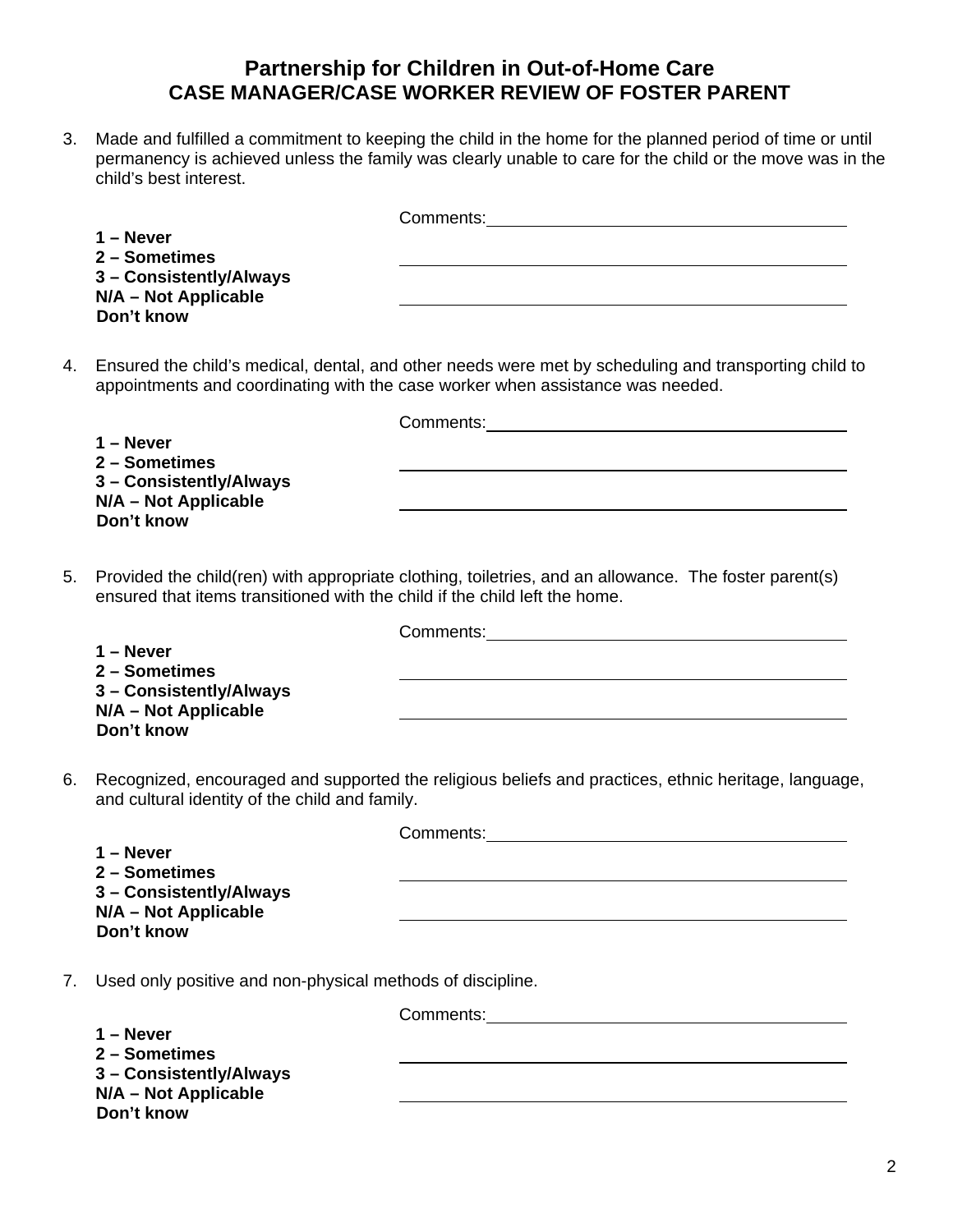8. Maintained the Child Resource Record and provided it to the worker at the time the child left the home.

|    |                                                                                                                  | Comments: <u>comments:</u> comments: comments: comments: comments: comments: comments: comments: comments: comments: comments: comments: comments: comments: comments: comments: comments: comments: comments: comments: comments:                                                                                                              |  |
|----|------------------------------------------------------------------------------------------------------------------|-------------------------------------------------------------------------------------------------------------------------------------------------------------------------------------------------------------------------------------------------------------------------------------------------------------------------------------------------|--|
|    | $1 -$ Never<br>2 - Sometimes<br>3 - Consistently/Always<br>N/A - Not Applicable<br>Don't know                    |                                                                                                                                                                                                                                                                                                                                                 |  |
| 9. | Enrolled the child in school, attended conferences, and advocated for the child's educational needs.             |                                                                                                                                                                                                                                                                                                                                                 |  |
|    | $1 -$ Never<br>2 - Sometimes<br>3 - Consistently/Always<br>N/A - Not Applicable<br>Don't know                    | and the control of the control of the control of the control of the control of the control of the control of the                                                                                                                                                                                                                                |  |
|    | transporting to/from visits).                                                                                    | 10. Supported the child's connection to family, including maintaining relationships with siblings by assisting<br>with sibling visitation and contact (phone contact, facilitating visits - including in the foster home, and                                                                                                                   |  |
|    | $1 -$ Never<br>2 - Sometimes<br>3 - Consistently/Always<br>N/A - Not Applicable<br>Don't know                    |                                                                                                                                                                                                                                                                                                                                                 |  |
|    | privileges.<br>$1 -$ Never<br>2 - Sometimes<br>3 - Consistently/Always<br>N/A - Not Applicable<br>Don't know     | 11. Provided the child with a sense of age-appropriate "normalcy," including age-appropriate privacy and                                                                                                                                                                                                                                        |  |
|    | Life Book, etc.<br>$1 -$ Never<br>2 - Sometimes<br>3 - Consistently/Always<br>N/A - Not Applicable<br>Don't know | 12. Promoted the child's sense of identity through the accumulation of personal possessions, photographs,<br>Comments: <u>comments:</u> comments: comments: comments: comments: comments: comments: comments: comments: comments: comments: comments: comments: comments: comments: comments: comments: comments: comments: comments: comments: |  |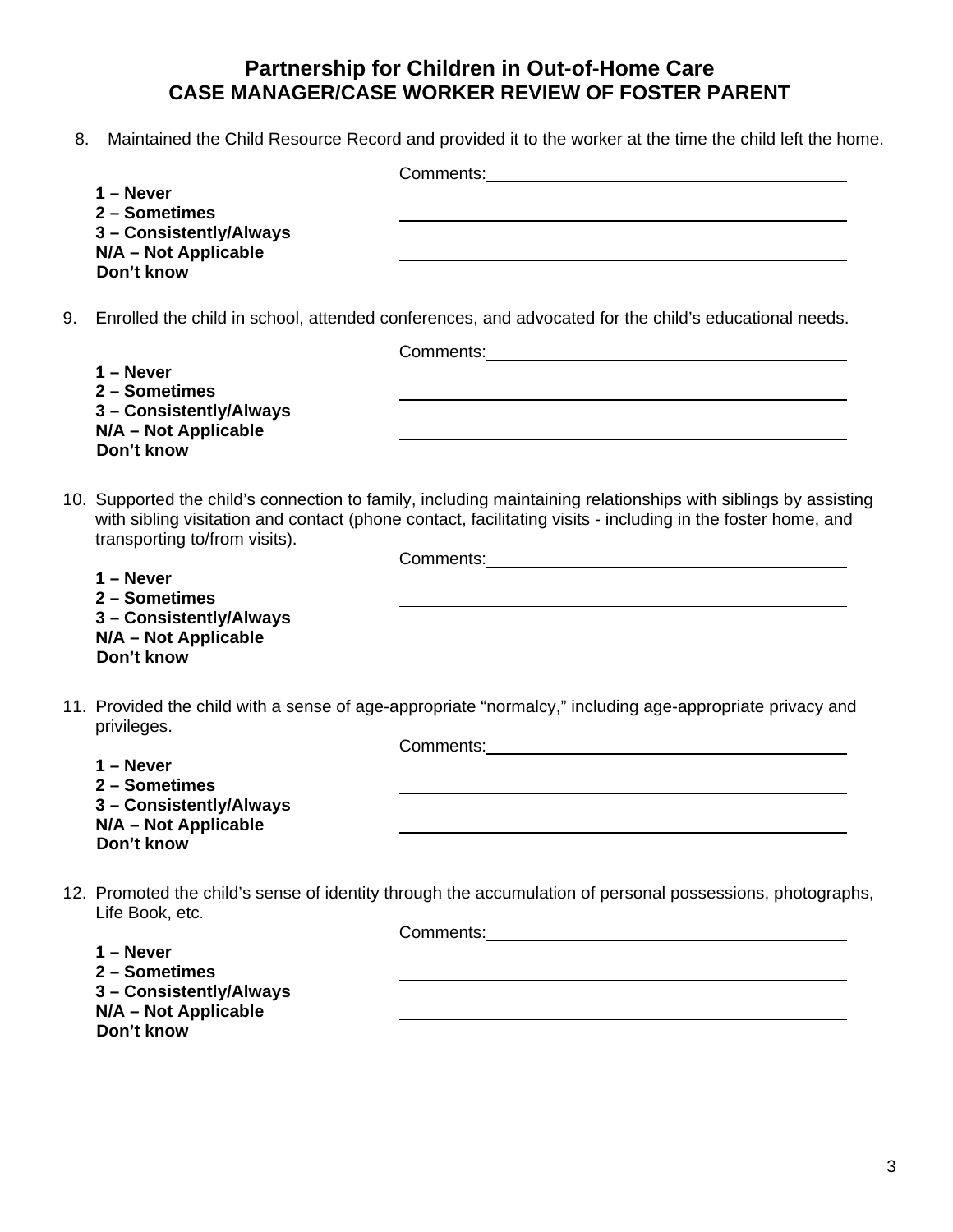13. Communicated relevant information about family changes or activities in a timely manner, including change in household members.

Comments:

**1 – Never 2 – Sometimes 3 – Consistently/Always N/A – Not Applicable Don't know** 

14. Maintained confidentiality regarding the child and his/her family.

Comments:

**1 – Never 2 – Sometimes 3 – Consistently/Always N/A – Not Applicable Don't know** 

15. Advocated for the child by participating in Judicial Reviews and other staffing, including the child as appropriate, or by providing written feedback when attendance was not practical.

Comments:

**1 – Never 2 – Sometimes 3 – Consistently/Always N/A – Not Applicable Don't know** 

16. Participated in the development of the case plan for the child and family either in person or through alternative methods for participation.

Comments:

**1 – Never 2 – Sometimes 3 – Consistently/Always N/A – Not Applicable Don't know** 

17. Helped transition the child to home or other permanent placement and supported the case plan goals.

Comments:

**1 – Never 2 – Sometimes 3 – Consistently/Always N/A – Not Applicable Don't know**